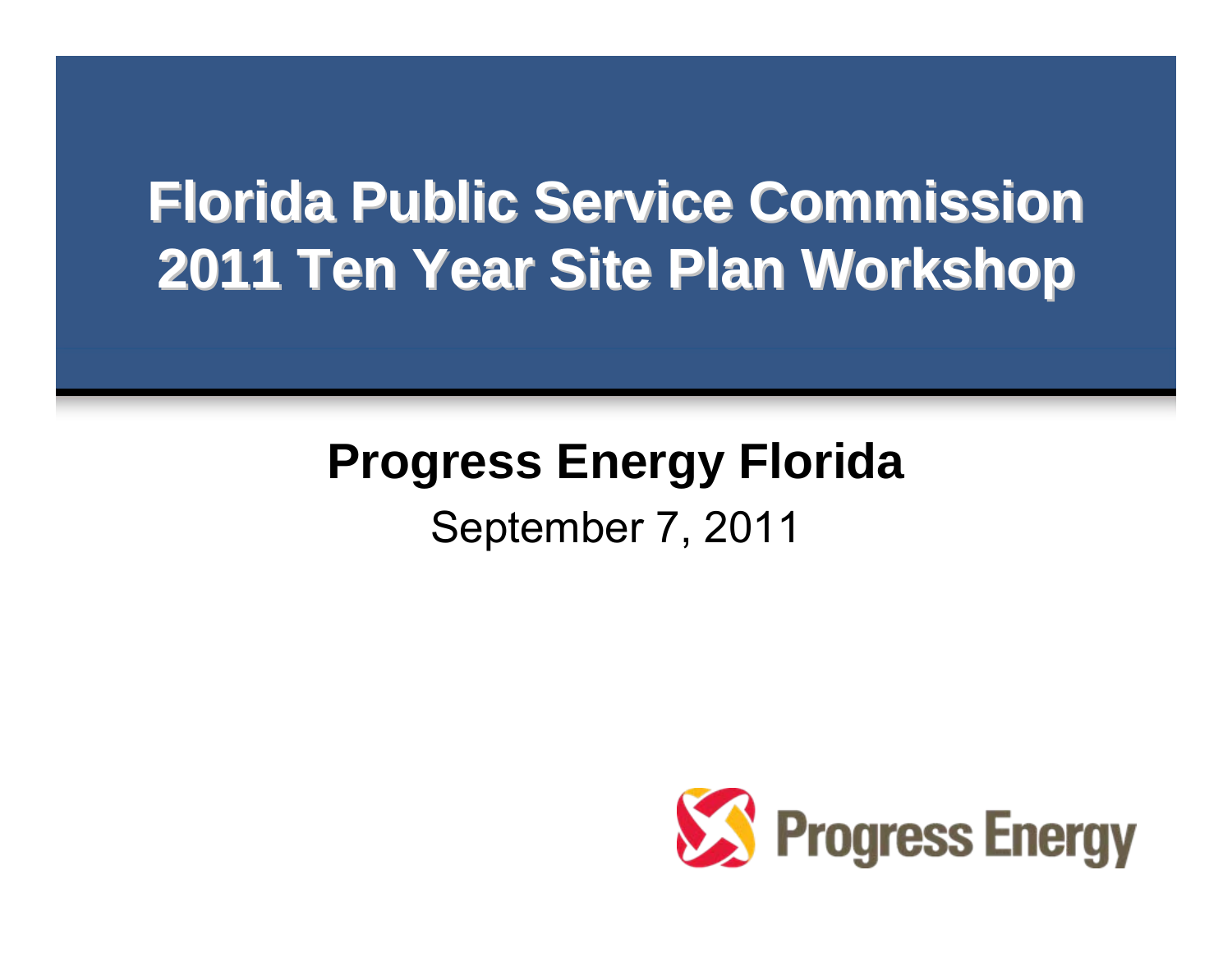### **Overview Overview**

- Changes from April 1, 2011 TYSP Filing
- CR3 Outage Impact
- DSM Goals Impact
- Reserve Margin

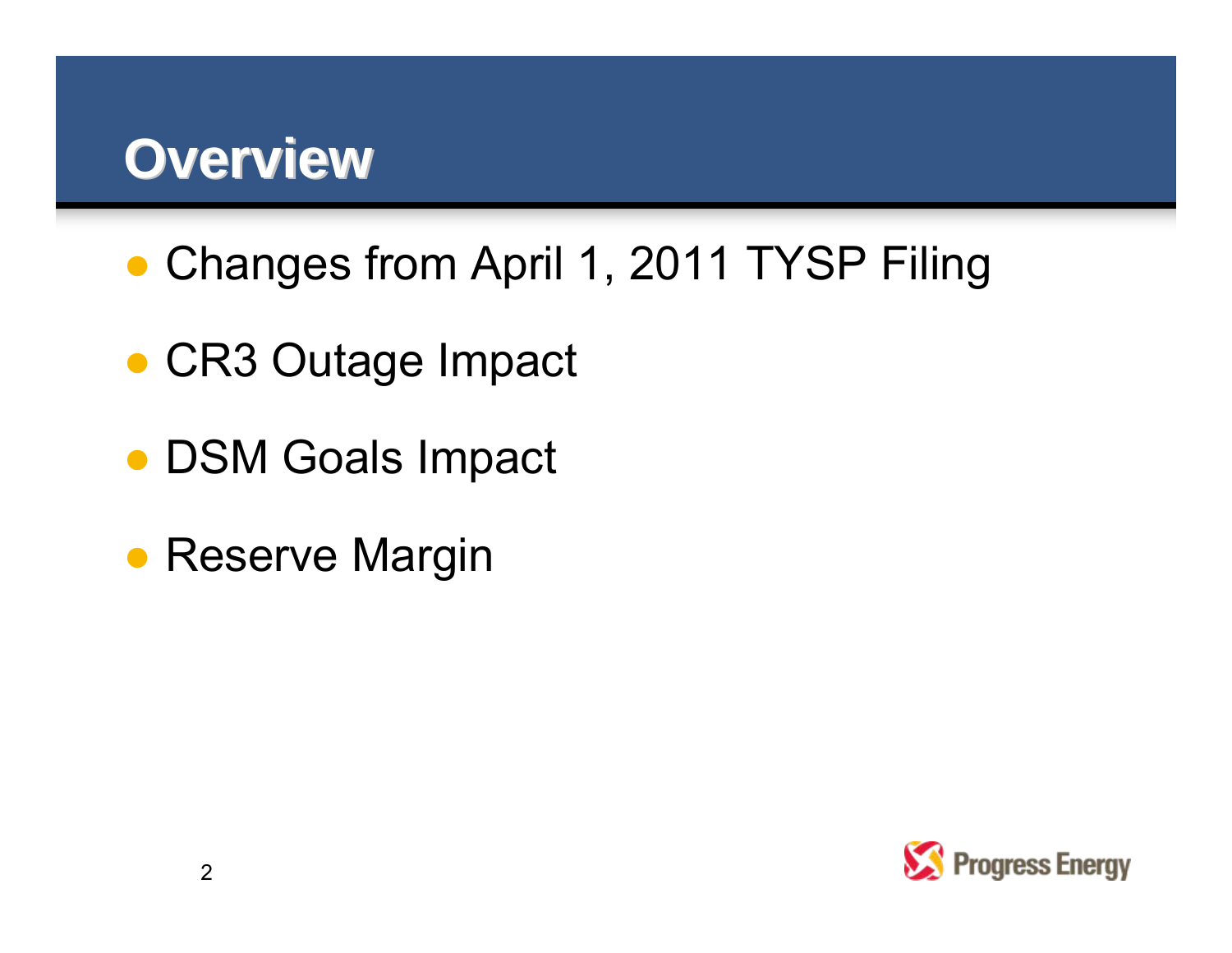# **DSM & CR3 Outage Impacts DSM & CR3 Outage Impacts**

#### RESERVE MARGIN AT TIME OF SUMMER PEAK (SCHEDULE 7.1)

|             |                        | <b>SEPTEMBER 2011</b> | <b>SEPTEMBER 2011</b> |
|-------------|------------------------|-----------------------|-----------------------|
|             |                        | SCENARIO-             | SCENARIO-             |
|             | <b>APRIL 2011 TYSP</b> | <b>DSM</b> Only       | DSM & CR3 Outage      |
|             | <b>RESERVE MARGIN</b>  | <b>RESERVE MARGIN</b> | <b>RESERVE MARGIN</b> |
| <b>YEAR</b> | % OF PEAK              | % OF PEAK             | % OF PEAK             |
| 2011        | 34%                    | 33%                   | 24%                   |
| 2012        | 36%                    | 34%                   | 25%                   |
| 2013        | 35%                    | 30%                   | 22%                   |
| 2014        | 34%                    | 28%                   | 20%                   |
| 2015        | 34%                    | 27%                   | 27%                   |
| 2016        | 29%                    | 22%                   | 22%                   |
| 2017        | 28%                    | 20%                   | 20%                   |
| 2018        | 27%                    | 20%                   | 20%                   |
| 2019        | 23%                    | 23%                   | 23%                   |
| 2020        | 24%                    | 21%                   | 21%                   |
|             |                        |                       |                       |

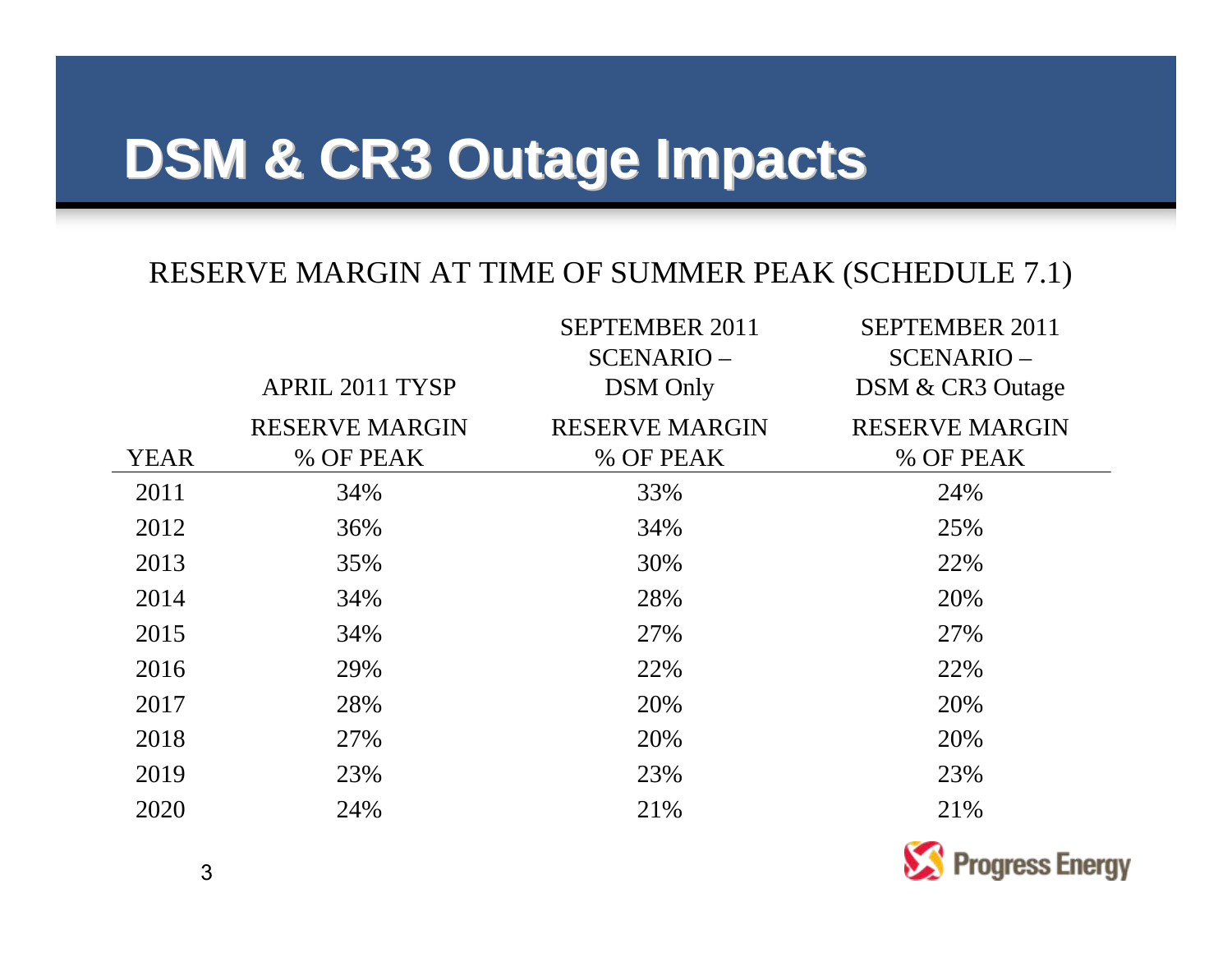# **DSM Programs Comparison (GWHr) DSM Programs Comparison (GWHr)**

#### **Proposed Reduction in Energy Demand (GWHr) Due to Energy Efficiency Programs**



4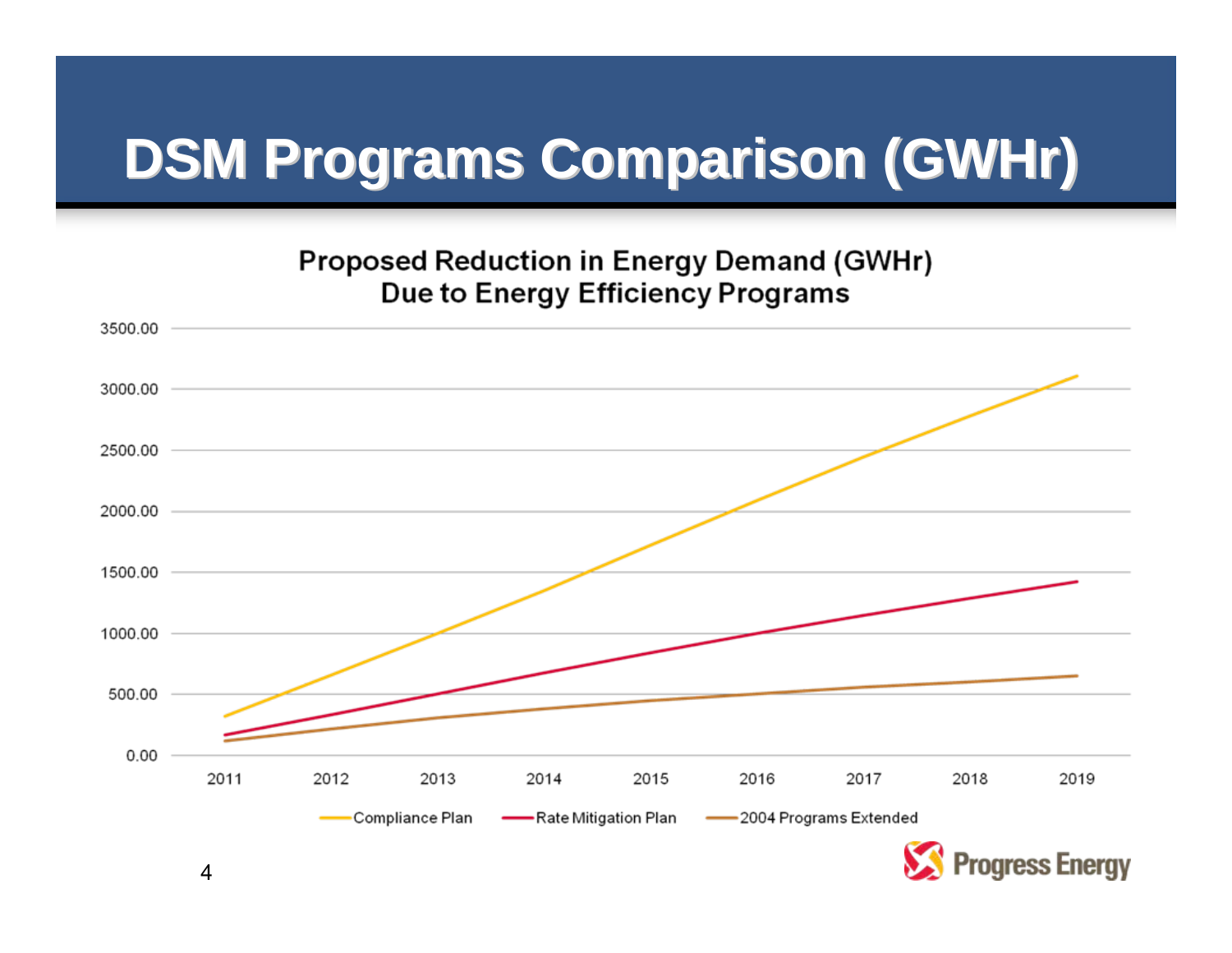# **DSM Programs Comparison (MW) DSM Programs Comparison (MW)**

#### **Proposed Reductions In Summer MW Due to Energy Efficiency Programs**

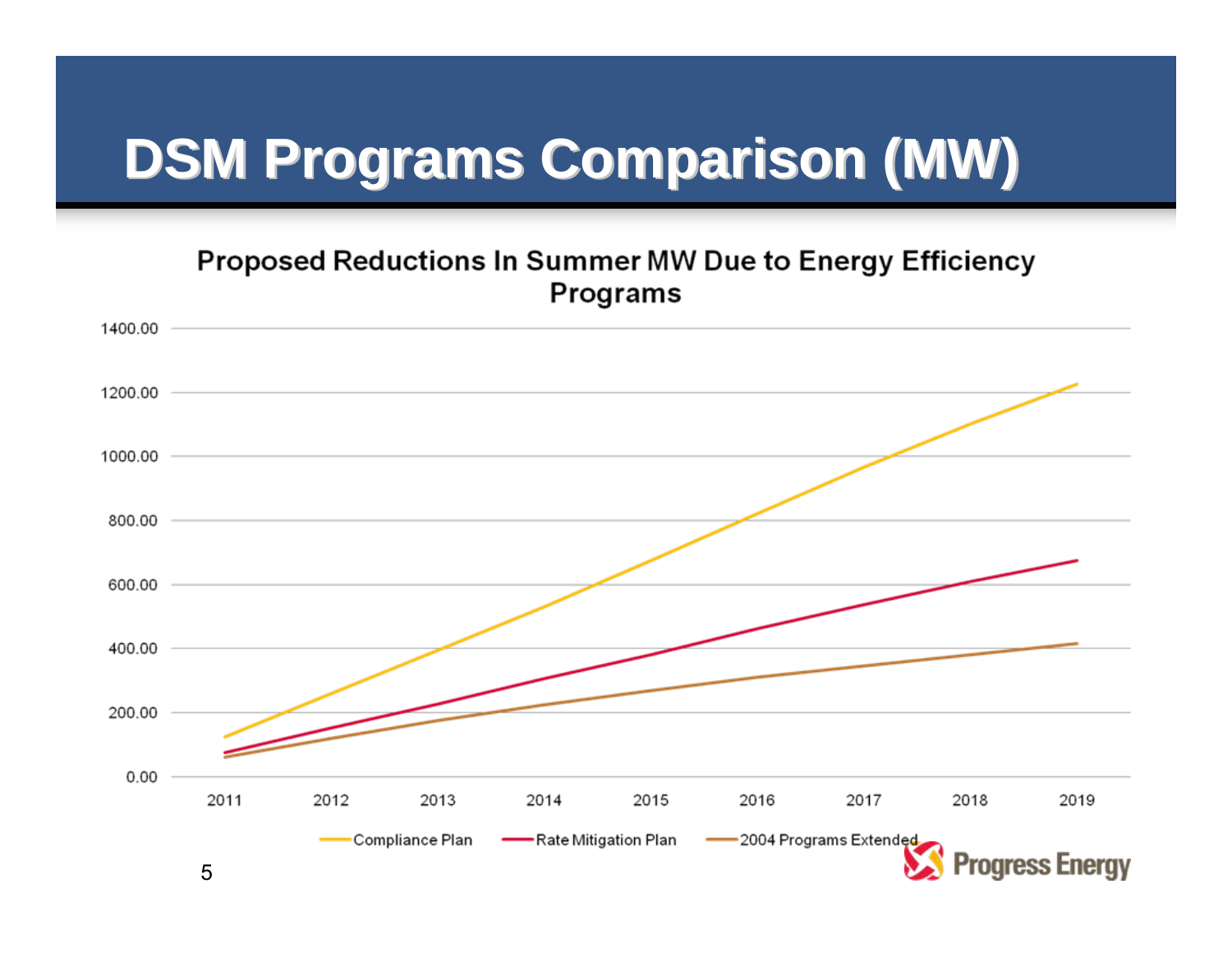#### **DSM Program Comparison (Net Firm Demand) Demand)**

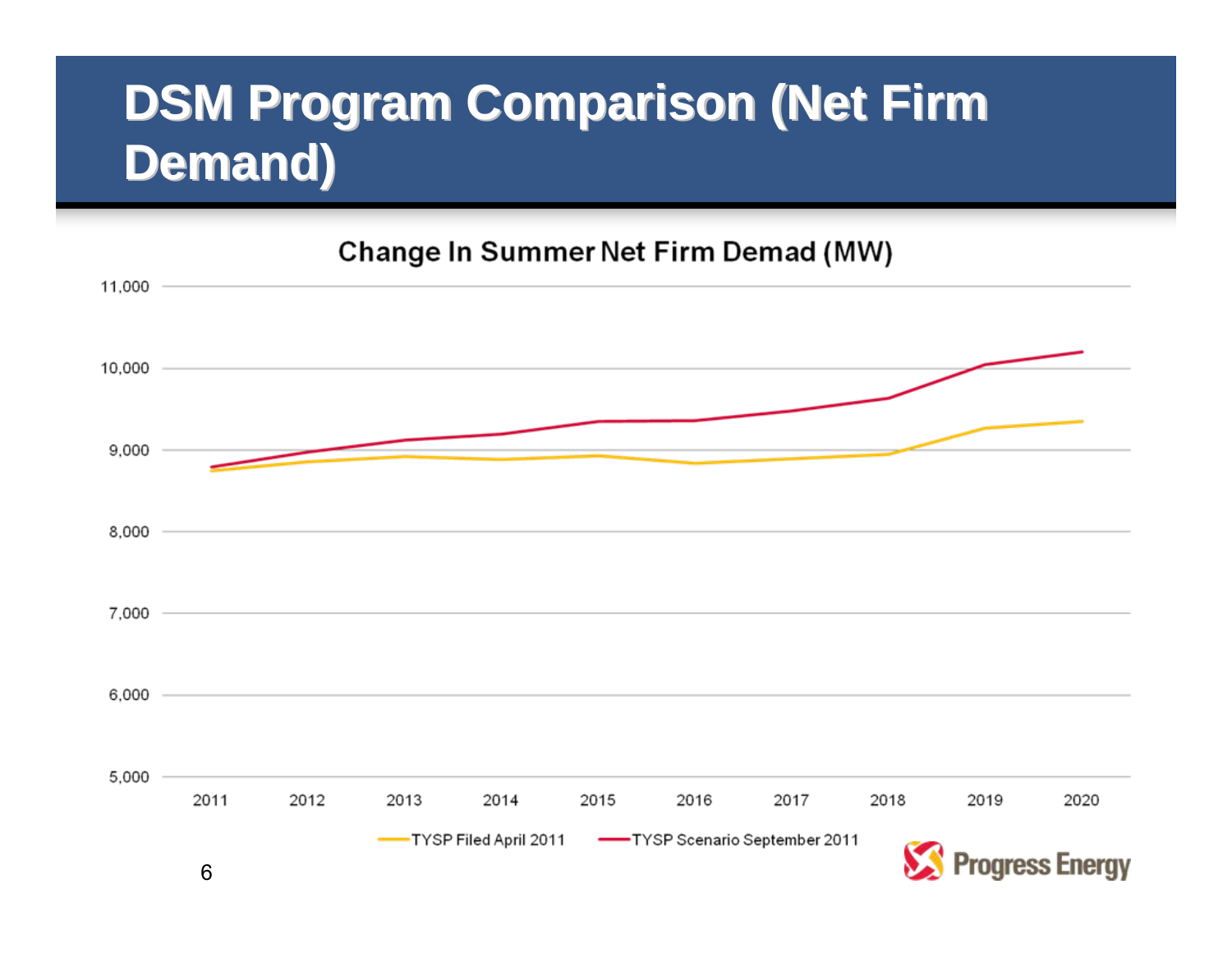## **Potential Changes to Resource Plan Potential Changes to Resource Plan**

#### SCHEDULE 8

#### PLANNED AND PROSPECTIVE GENERATING FACILITY ADDITIONS AND CHANGES

|                                 | <b>UNIT</b> | LOCATION        | <b>UNIT</b> | CONST.<br><b>START</b> | COM'L IN-<br><b>SERVICE</b> | NET CAPABILITY <sup>a</sup> |                            |               |
|---------------------------------|-------------|-----------------|-------------|------------------------|-----------------------------|-----------------------------|----------------------------|---------------|
| PLANT NAME                      | NO.         | (COUNTY)        | <b>TYPE</b> | MO. /<br><b>YR</b>     | MO. / YR                    | <b>SUMMER</b><br><b>MW</b>  | <b>WINTER</b><br><b>MW</b> | <b>STATUS</b> |
| CRYSTAL RIVER                   | 3           | <b>CITRUS</b>   | <b>NP</b>   |                        | 11/2014                     | 154                         | 154                        | A             |
| <b>SUWANNEE</b><br><b>RIVER</b> | $1 - 3$     | <b>SUWANNEE</b> | <b>ST</b>   |                        |                             | (131)                       | (133)                      | RET. 5/16     |
| <b>UNKNOWN</b>                  |             | <b>UNKNOWN</b>  | <b>GT</b>   | 06/2016                | 6/2018                      | 178                         | 205                        | $\mathbf{P}$  |
| UNKNOWN                         |             | <b>UNKNOWN</b>  | <b>CC</b>   | 06/2016                | 6/2019                      | 767                         | 875                        | P             |

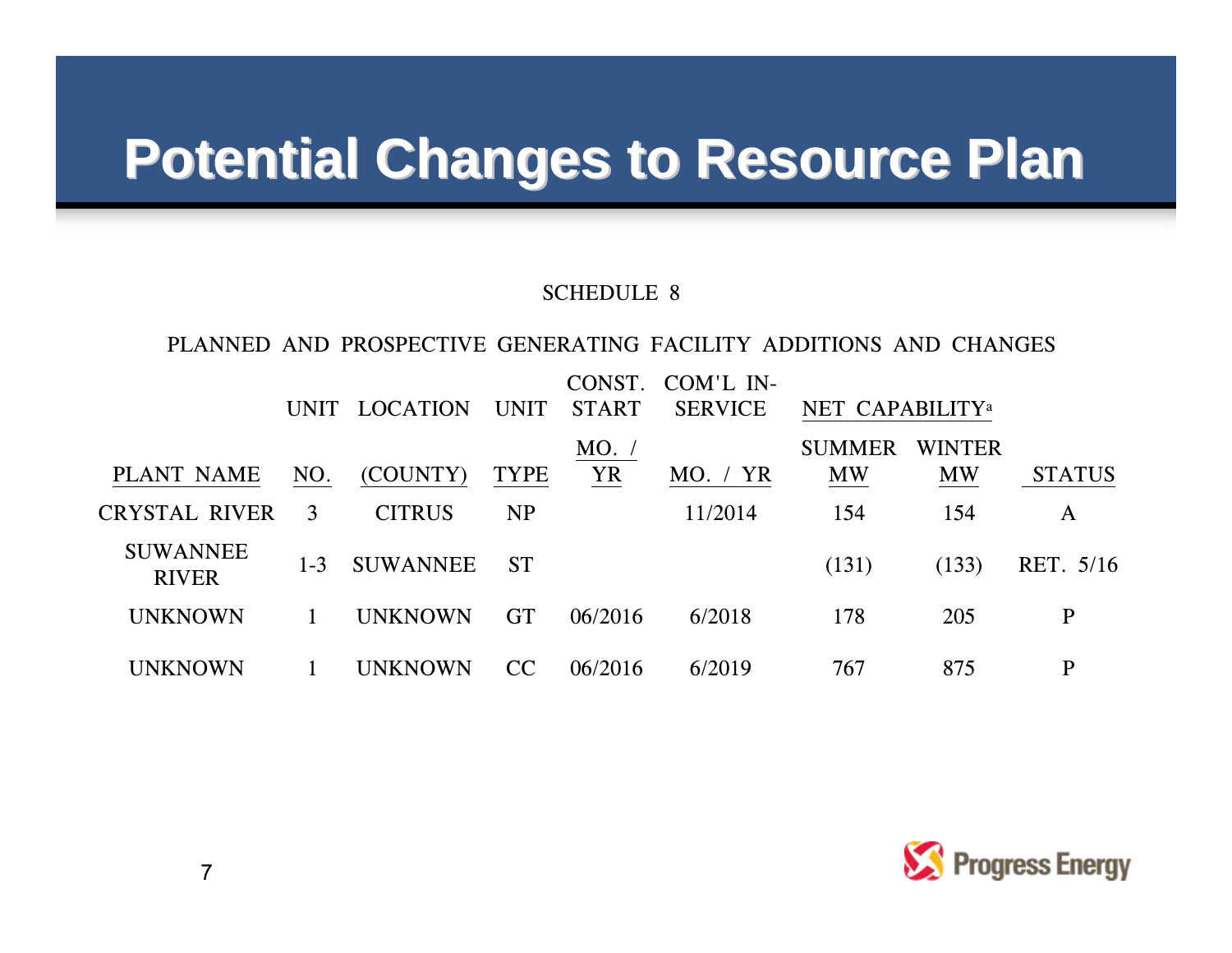## **Reserve Margin Overview Reserve Margin Overview**

#### SCHEDULE 7.1FORECAST OF CAPACITY, DEMAND AND SCHEDULED MAINTENANCE AT TIME OF SUMMER PEAK

|             | <b>TOTAL</b>    | <b>SYSTEM FIRM</b> |                                          | <b>RESERVE MARGIN</b> |                    |              | <b>RESERVE MARGIN</b> |
|-------------|-----------------|--------------------|------------------------------------------|-----------------------|--------------------|--------------|-----------------------|
|             | <b>CAPACITY</b> | <b>SUMMER</b>      | <b>BEFORE</b>                            |                       | <b>SCHEDULED</b>   | <b>AFTER</b> |                       |
|             | <b>AVAILABL</b> | <b>PEAK</b>        | <b>MAINTENANCE</b><br><b>MAINTENANCE</b> |                       | <b>MAINTENANCE</b> |              |                       |
|             | E               | <b>DEMAND</b>      |                                          |                       |                    |              |                       |
|             |                 |                    |                                          | $%$ OF                |                    |              | $%$ OF                |
| <b>YEAR</b> | <b>MW</b>       | <b>MW</b>          | <b>MW</b>                                | <b>PEAK</b>           | <b>MW</b>          | <b>MW</b>    | <b>PEAK</b>           |
| 2014        | 11,799          | 9,193              | 2,606                                    | 28%                   | 789                | 1,816        | 20%                   |

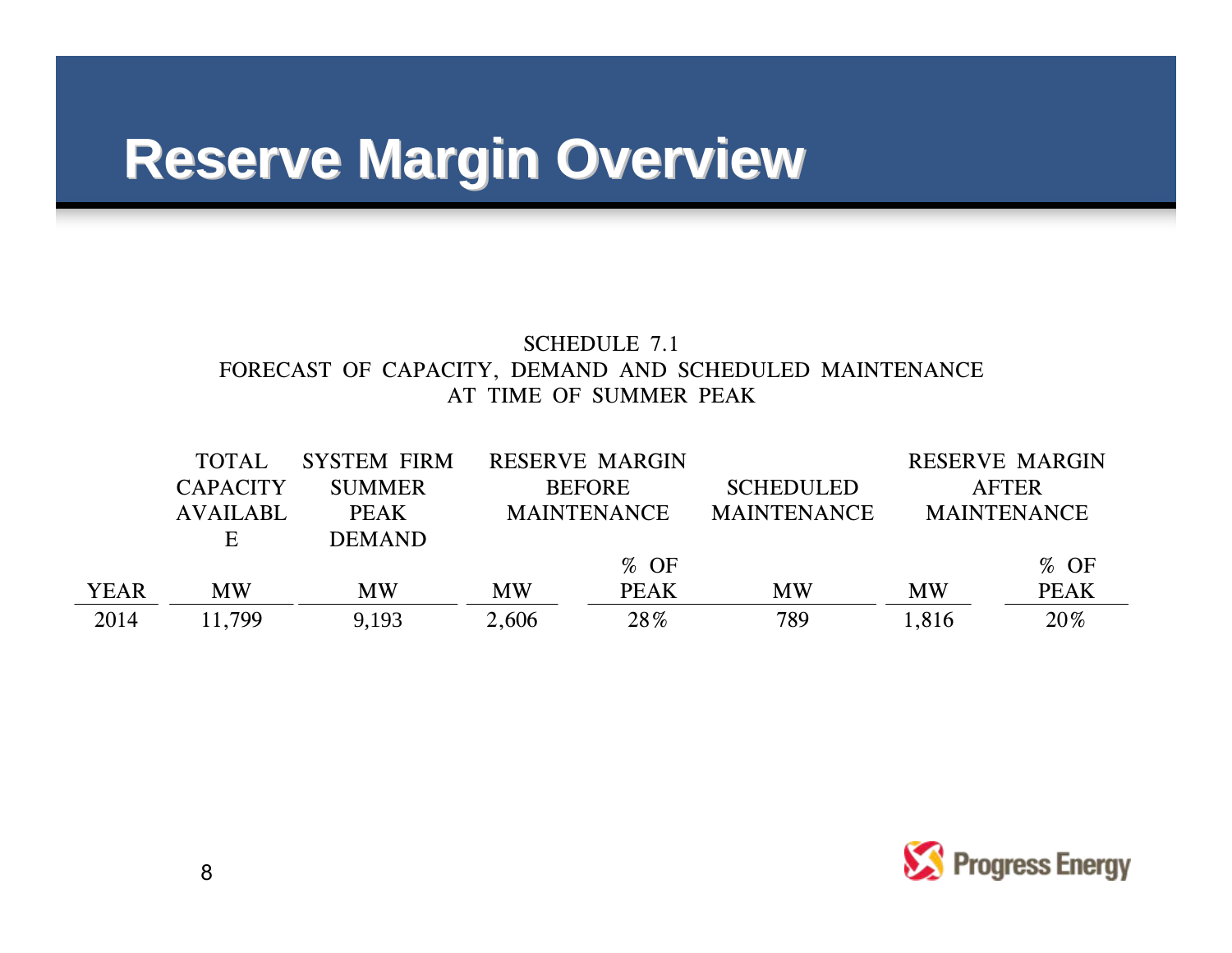## **Elements of 20% Reserve Margin Elements of 20% Reserve Margin**

| <b>SCHEDULE 3.1</b>                             |              |                     |              |                                  |  |  |
|-------------------------------------------------|--------------|---------------------|--------------|----------------------------------|--|--|
| HISTORY AND FORECAST OF SUMMER PEAK DEMAND (MW) |              |                     |              |                                  |  |  |
|                                                 |              | <b>RESIDENTIAL</b>  | COMM. / IND. | <b>TOTAL AFTER</b>               |  |  |
| <b>YEAR</b>                                     | <b>TOTAL</b> | <b>CONSERVATION</b> |              | <b>CONSERVATION CONSERVATION</b> |  |  |
| 2014                                            | 10,841       | 413                 | 294          | 10,134                           |  |  |

| SCHEDULE 3.1                                    |                    |                                                |                          |      |               |                 |  |
|-------------------------------------------------|--------------------|------------------------------------------------|--------------------------|------|---------------|-----------------|--|
| HISTORY AND FORECAST OF SUMMER PEAK DEMAND (MW) |                    |                                                |                          |      |               |                 |  |
|                                                 | <b>TOTAL AFTER</b> |                                                | RESIDENTIAL COMM. / IND. |      | <b>OTHER</b>  |                 |  |
|                                                 | <b>CONSERVATIO</b> |                                                | LOAD.                    | L(A) | <b>DEMAND</b> | <b>NET FIRM</b> |  |
| <b>YEAR</b>                                     |                    | INTERRUPTIBLE MANAGEMENT MANAGEMENT REDUCTIONS |                          |      |               | <b>DEMAND</b>   |  |
| 2014                                            | 0.134              | 378                                            | 339                      | 103  |               | 9.193           |  |

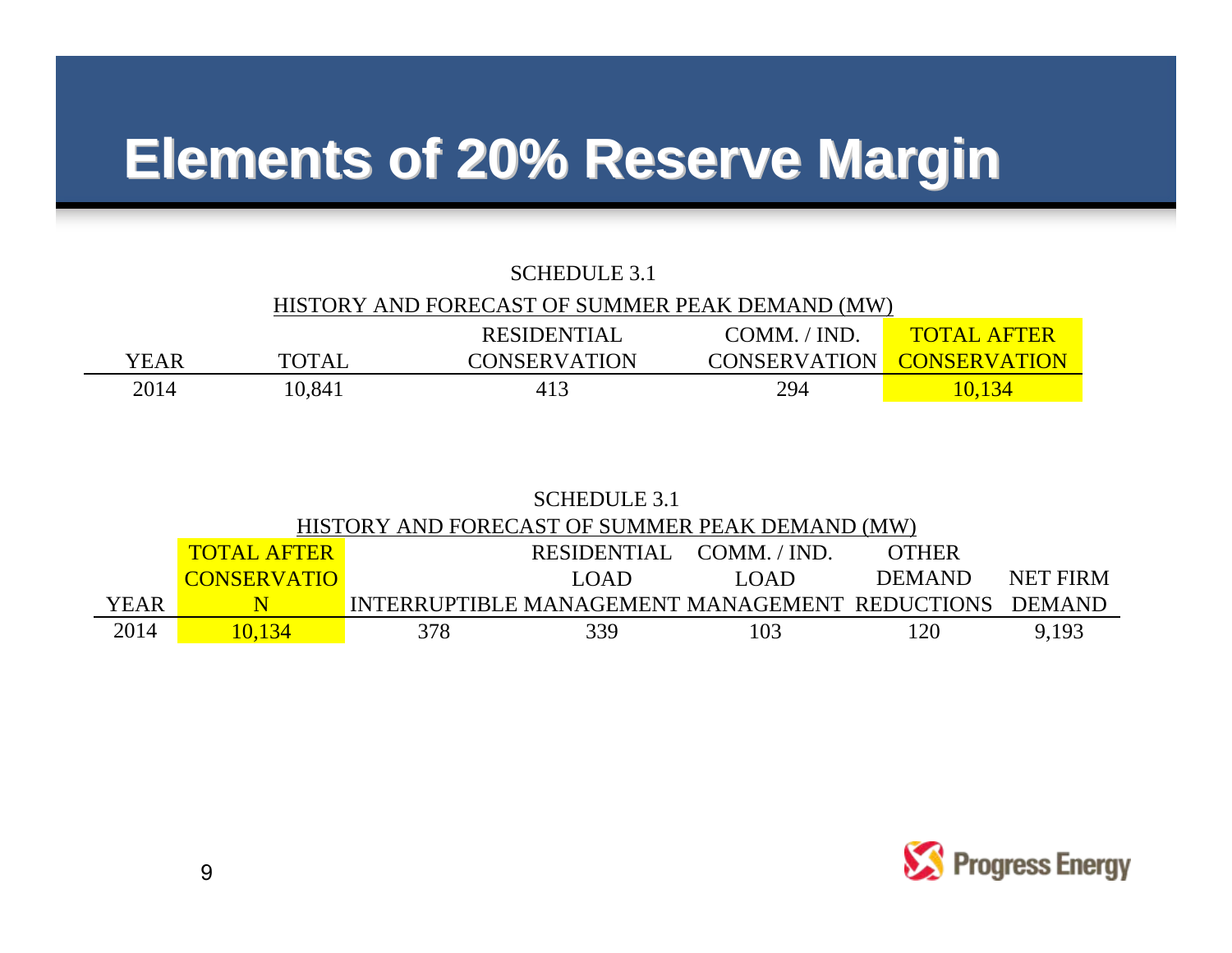## **Elements of 20% Reserve Margin Elements of 20% Reserve Margin**

- Total Capacity (Net of CR3) = 11,100 MW
- Total Load After Conservation = 10,134 MW
- Available Reserve Before Load Control  $= 966$  MW

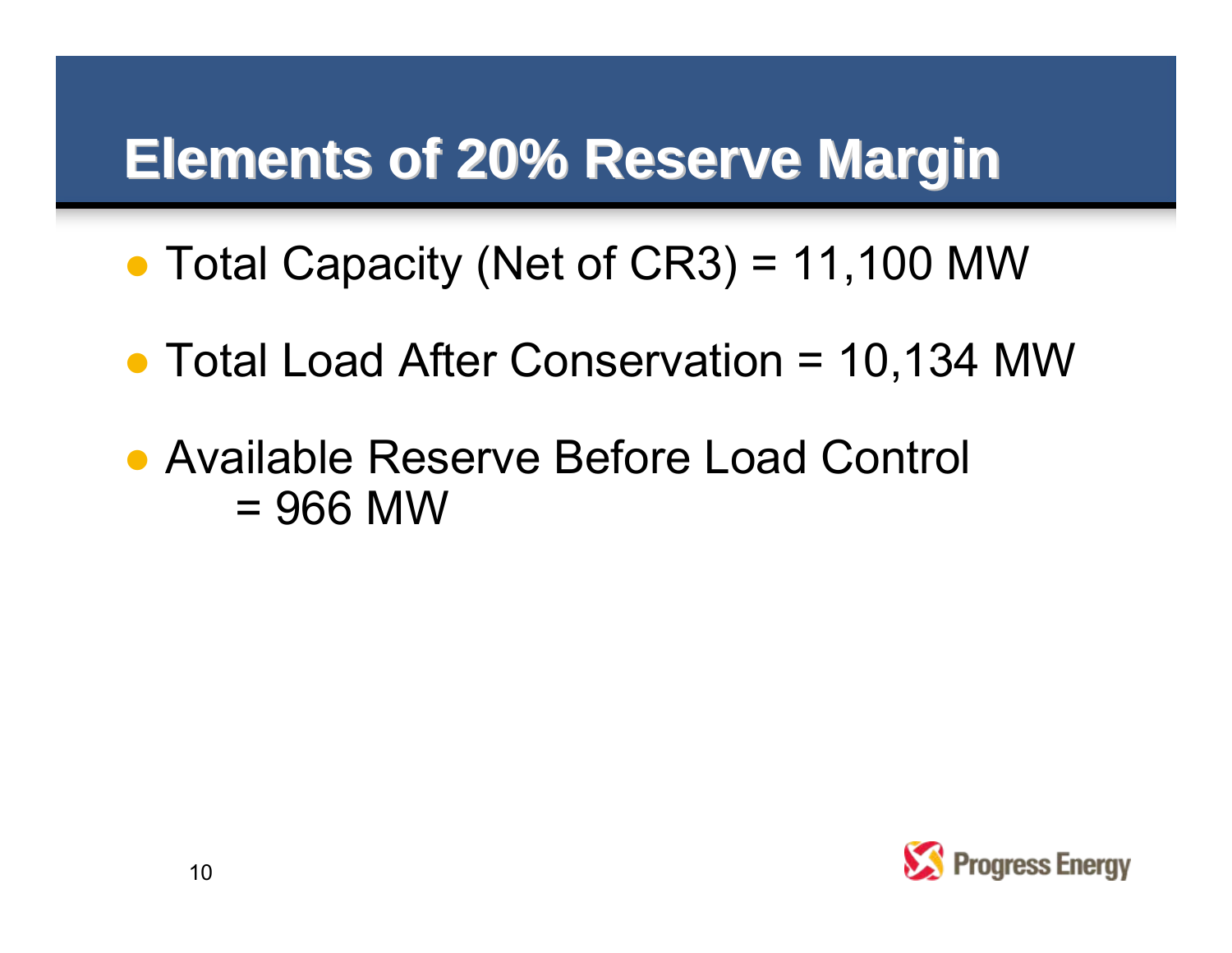# **Elements of 20% Reserve Margin Elements of 20% Reserve Margin**

- Contribution to Regional Reserve 194 MW
- Instantaneous / Load Following ~ 300 MW
- Remainder for Unit Reliability ~ 500 MW
	- **PEF Has 10 Units greater than 450 MW Capacity**
- Load Control 708 MW
- Temperature Sensitivity 300MW / degree